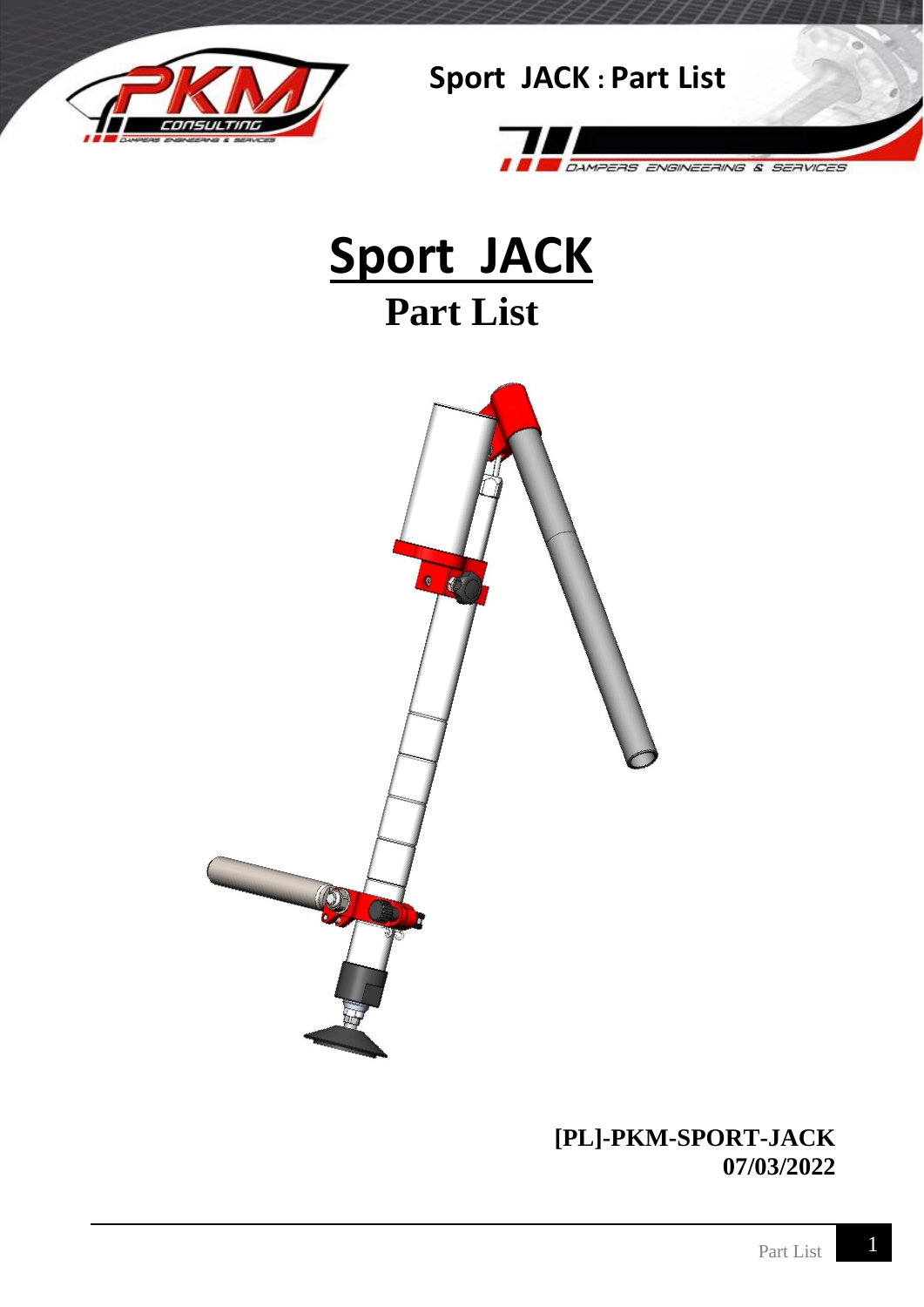



# Table of contents

<span id="page-1-0"></span>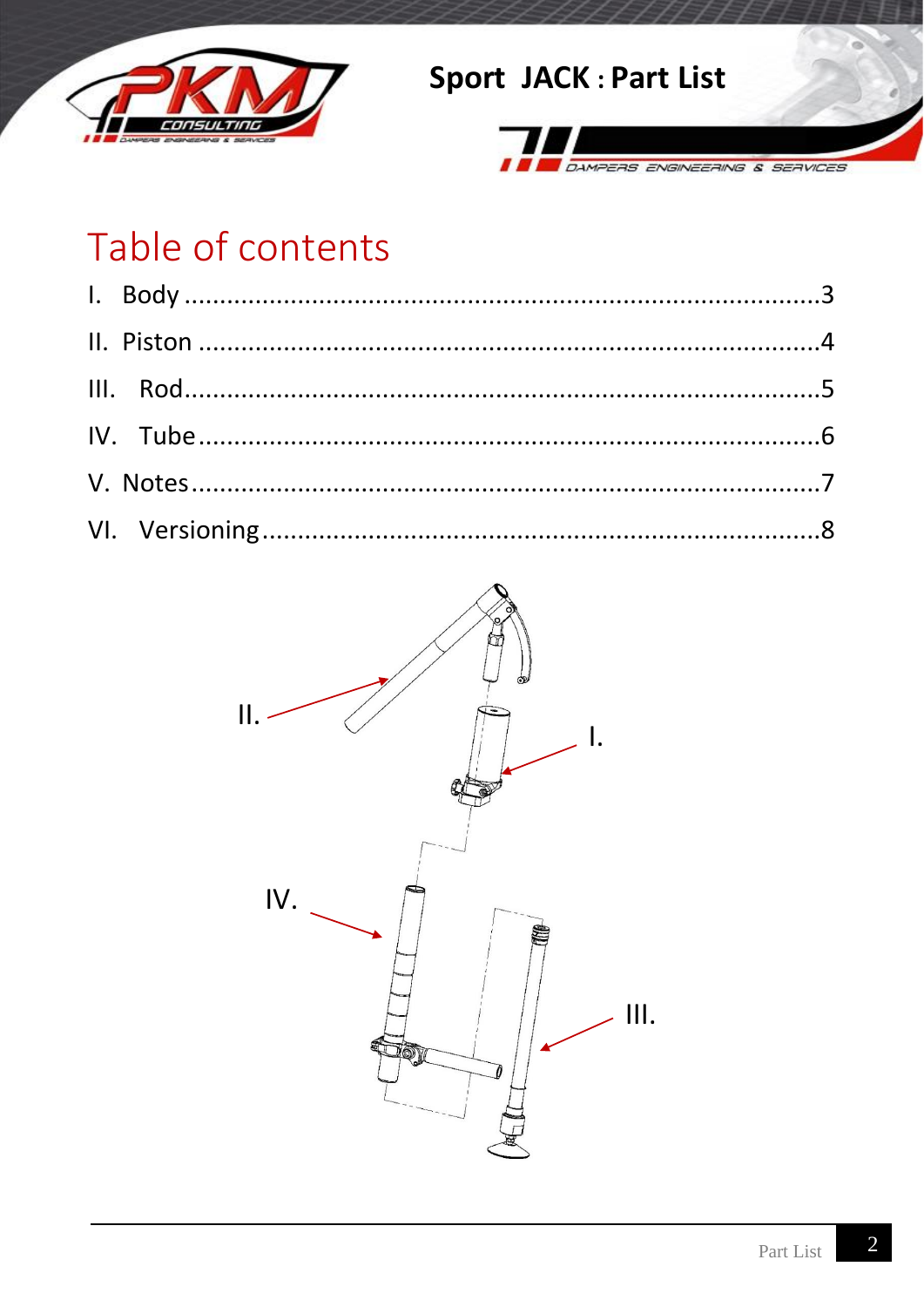

DAMPERS ENGINEERING & SERVICES

I. Body



| Pos               | Qty | Part No             | <b>DESCRIPTION</b> | <b>Notes</b>                                |
|-------------------|-----|---------------------|--------------------|---------------------------------------------|
|                   |     | JA-MOL-003-B        | Clamping wheel     |                                             |
| 2                 |     | JA-BOU-020-B        | Knob cap           | Loctite 243 Torque 16N.m                    |
| 3                 |     | PK-JNC-094-A        | Circlip            |                                             |
| 4                 | 3   | <b>B060A</b>        | Ball               |                                             |
| 5                 | 2   | J00400150N          | $O$ -ring          |                                             |
| 6                 |     | FHC040N006E109      | Screw              | Loctite 270<br>Torque 4N.m                  |
| 7                 |     | JA-CRP-006-B        | <b>Body</b>        | OT-SER-210-A<br>Loctite 270<br>Torque 35N.m |
| 8                 |     | J06000200N          | O-ring             |                                             |
| 9                 |     | JA-BOM-002-B        | <b>Reservoir</b>   |                                             |
| 10                |     | J05400200N          | O-ring             |                                             |
| 11                |     | JA-BOU-021-A        | Seal Cap           |                                             |
| $12 \overline{ }$ |     | J00700150N          | O-ring             |                                             |
| 13                |     | FHC060N140E109      | Screw              | Loctite 248<br>Torque 6N.m                  |
| 14                |     | J02500200N          | O-ring             |                                             |
| 15                |     | AE060NAC            | Screw              |                                             |
| 16                |     | J03300200N          | O-ring             |                                             |
| 17                | 2   | PK-SPG-081-A        | Spring             |                                             |
| 18                | 2   | <b>JA-VIS-004-A</b> | Screw              | Loctite 577<br>Torque 6N.m                  |
| 19                |     | JS0108              | Copper Seal        |                                             |

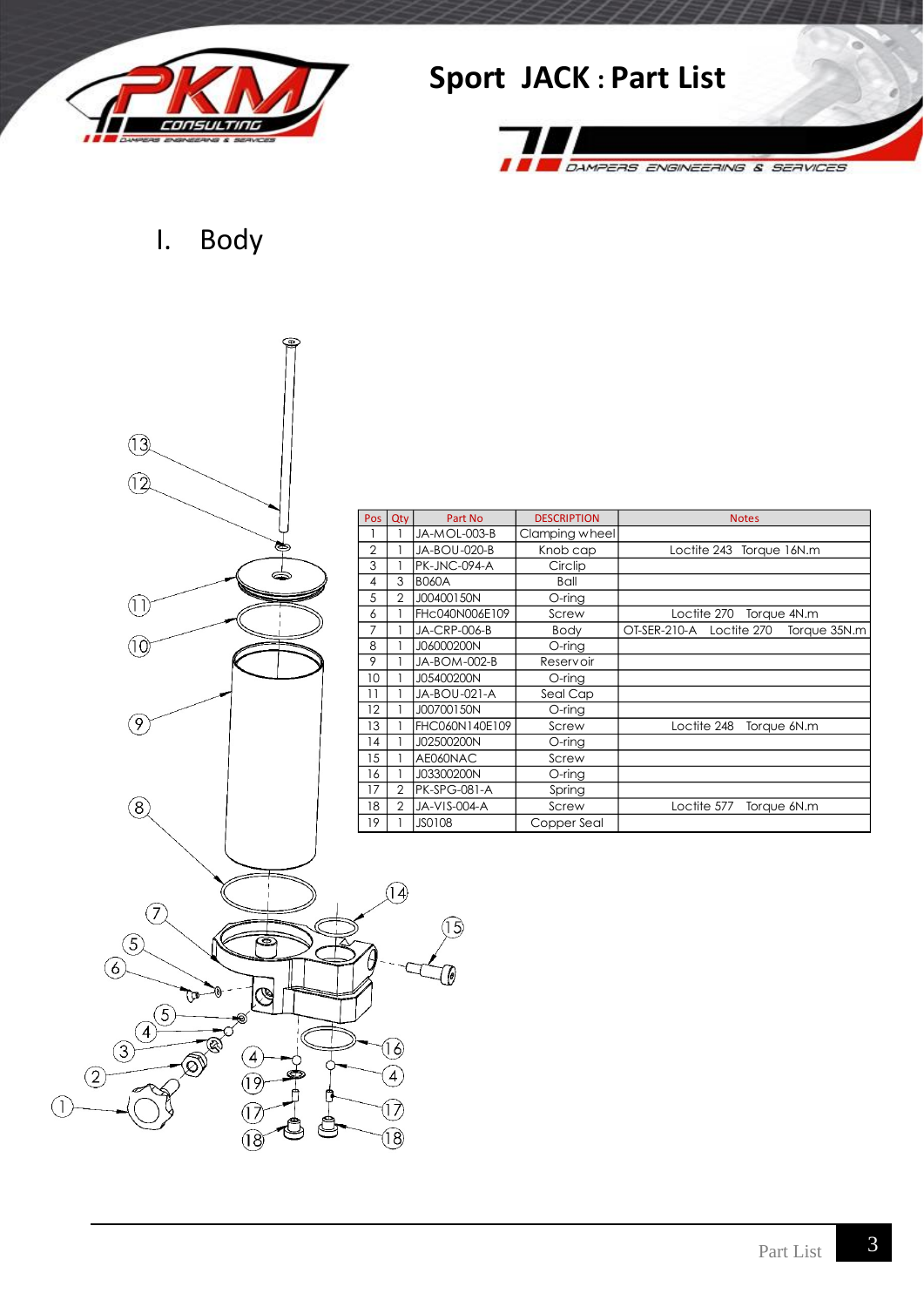



#### II. Piston

<span id="page-3-0"></span>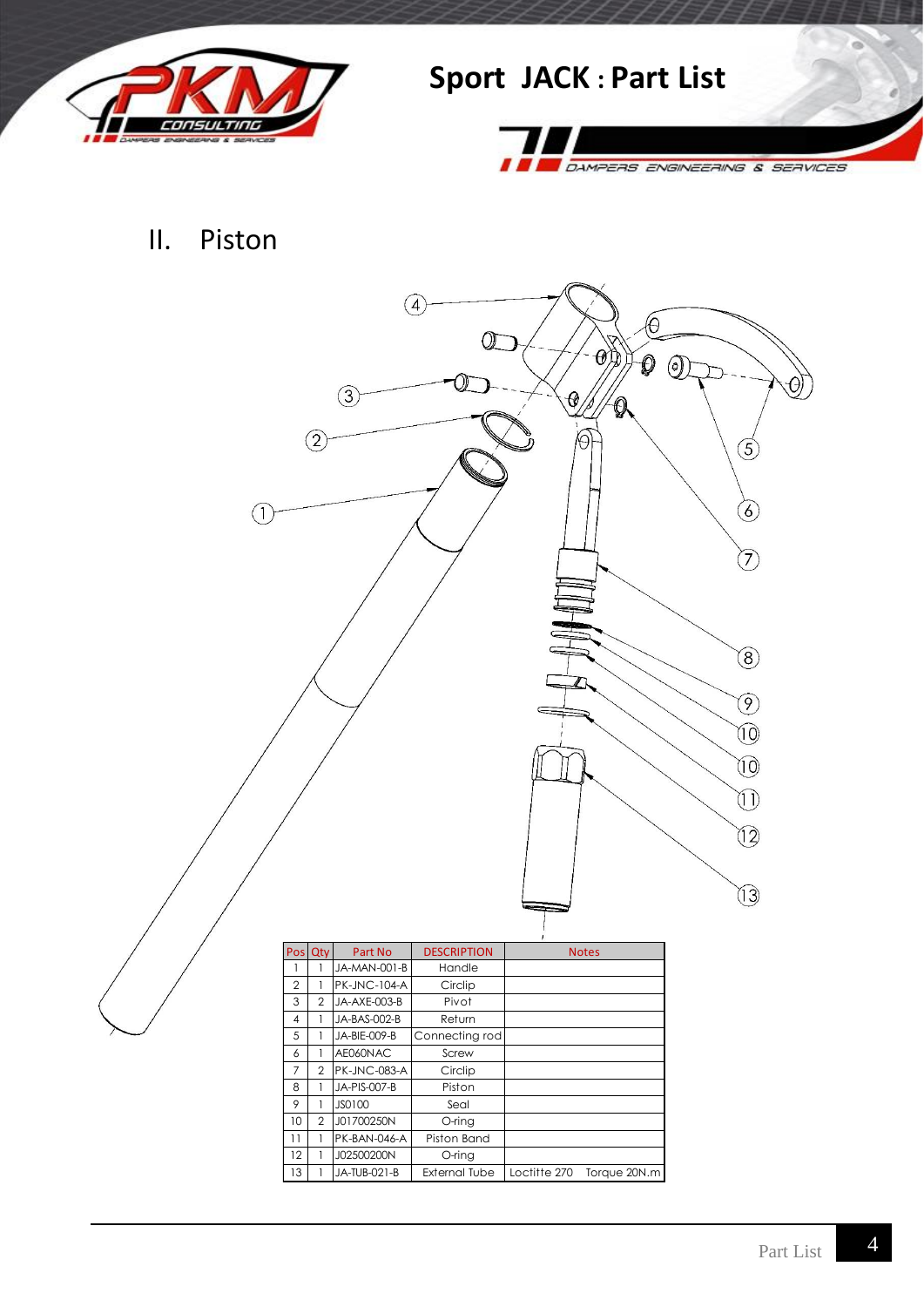



<span id="page-4-0"></span>



| Pos            | Qty            | Part No                | <b>DESCRIPTION</b>  | <b>Notes</b> |              |
|----------------|----------------|------------------------|---------------------|--------------|--------------|
|                | 1              | JA-PIE-007-A           | Rubber Foot         | Loctite 243  | Torque 12N.m |
| $\overline{2}$ | 1              | JA-BAG-001-B           | Seal Carrier ring   | Loctite 243  | Torque 35N.m |
| 3              | 1              | JS0074                 | Back-up ring        |              |              |
| 4              | 1              | J02499353N             | O-ring              |              |              |
| 5              | 1              | <b>PK-BAG-061-A</b>    | Dry Bearring        |              |              |
| 6              | 1              | J03300200N             | O-ring              |              |              |
| 7              | 1              | JA-CAL-001-B           | Thrust Wedge        |              |              |
| 8              | 1              | J02700150N             | O-ring              |              |              |
| 9              | 1              | <b>TCBL040N060E088</b> | Screw               |              |              |
| 10             | 1              | J00450150N             | O ring              |              |              |
| 11             | 1              | JA-ENT-013-B           | Inflate Spacer      | Loctite 243  | Torque 25N.m |
| 12             | 1              | JS0024                 | Infflation Membrane |              |              |
| 13             | 1              | PK-JNC-025-A           | Circlip             |              |              |
| 14             | 1              | J01500200N             | O-ring              |              |              |
| 15             | 1              | JA-TG-011-B            | Cylinder Rod        |              |              |
| 16             | 1              | JA-PIS-009-A           | Piston              |              |              |
| 17             | $\overline{2}$ | JS0071                 | Back-Up ring        |              |              |
| 18             | $\overline{2}$ | J02400400N             | O-ring              |              |              |
| 19             |                | PK-BAN-045-A           | Piston band         |              |              |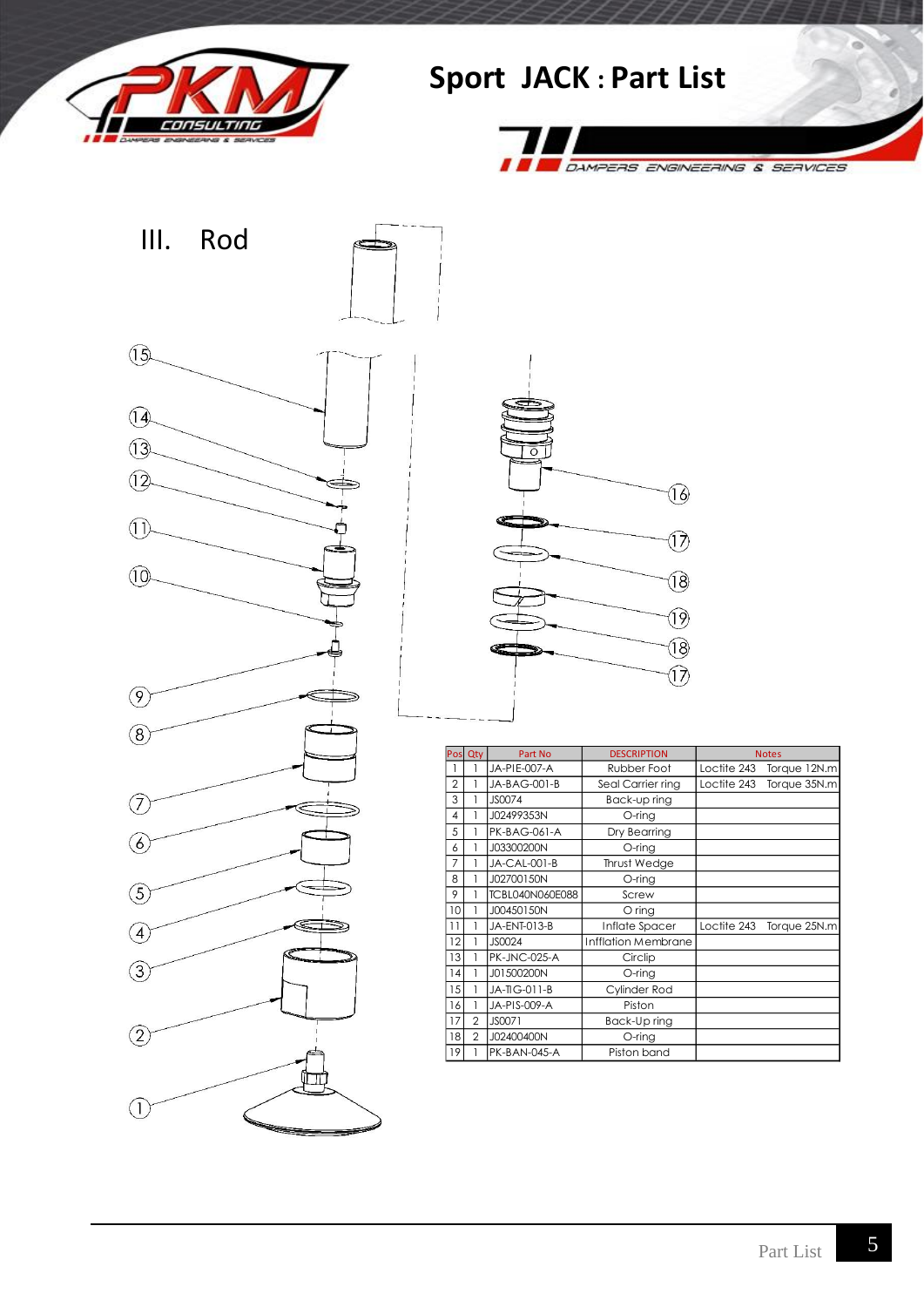



<span id="page-5-0"></span>IV. Tube



|    | Pos Qty | Part No             | <b>DESCRIPTION</b>     | <b>Notes</b> |                          |
|----|---------|---------------------|------------------------|--------------|--------------------------|
|    |         | JA-TUB-022-B        | <b>Cylinder Tube</b>   |              | Loctite 243 Torque 25N.m |
| 2  |         | JA-BRI-002-C        | Flange                 |              |                          |
| 3  |         | JA-MOL-004-A        | <b>Tightening Knob</b> |              |                          |
| 4  |         | E120NCD             | Nut                    |              |                          |
| 5  | 2       | <b>RA120BD</b>      | W asher                |              |                          |
| 6  |         | JA-PIN-008-A        | Pine Support           |              |                          |
| 7  |         | <b>PK-JNC-106-A</b> | Circlip                |              |                          |
| 8  |         | PK-GOP-060-24       | Pin                    |              |                          |
| 9  |         | J03300200N          | O-ring                 |              |                          |
| 10 |         | CHC120N040E129      | Screw                  |              |                          |
|    |         | <b>PK-STS-001-A</b> | Eccentric clamping     |              |                          |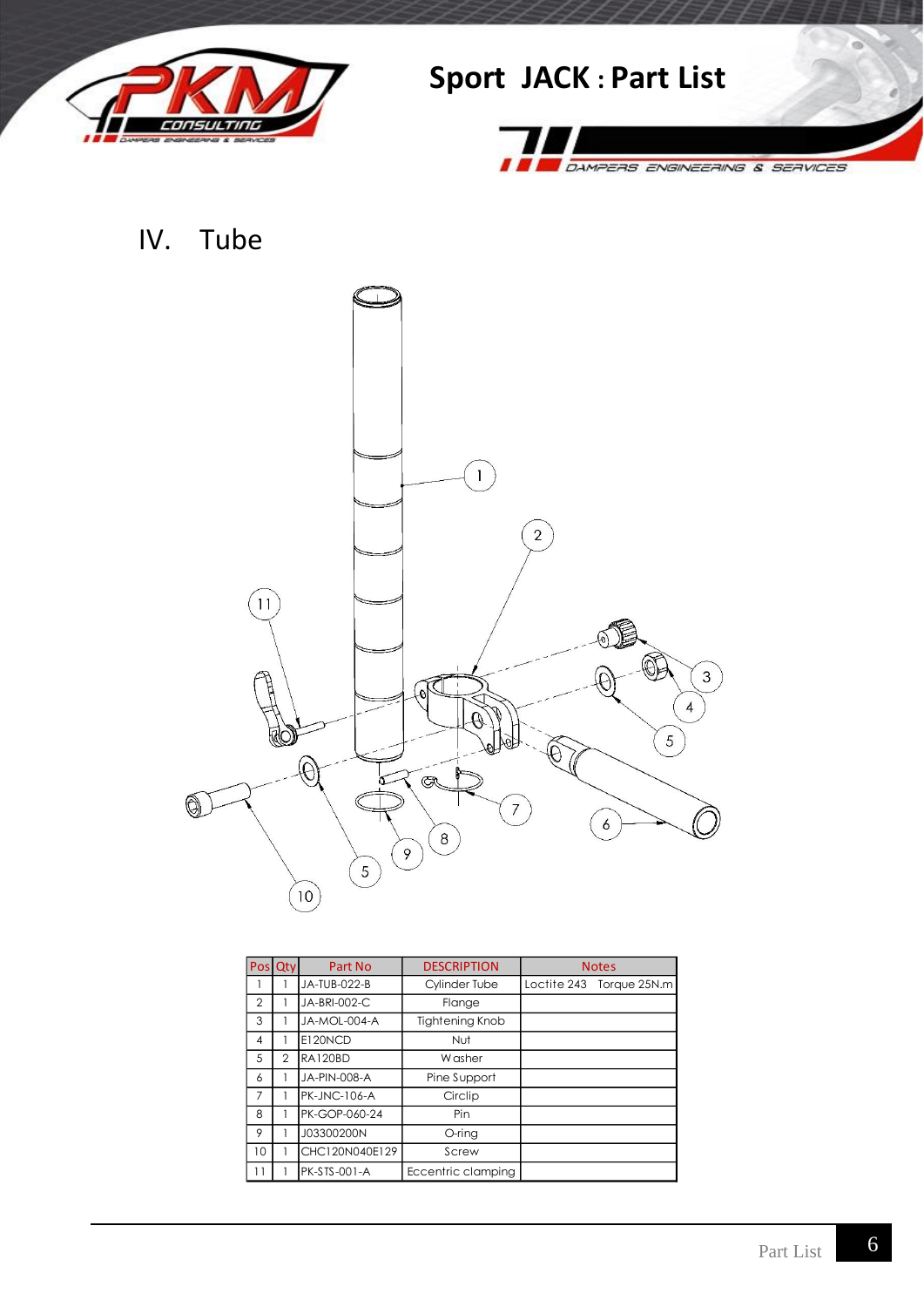



#### <span id="page-6-0"></span>**Notes** V.

| .                                      |  |
|----------------------------------------|--|
| $\bullet\quad\bullet\quad\bullet\quad$ |  |
|                                        |  |
|                                        |  |

7